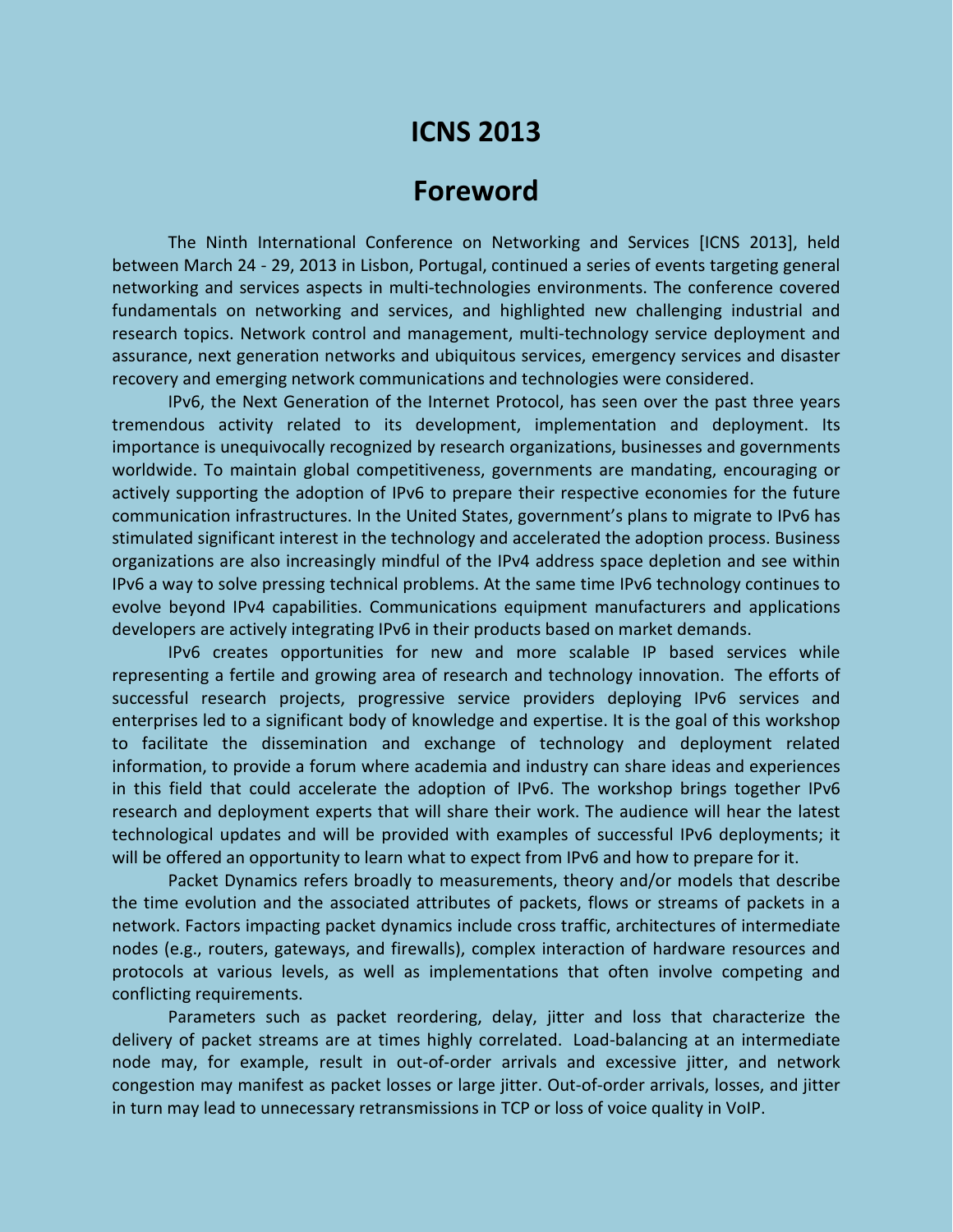With the growth of the Internet in size, speed and traffic volume, understanding the impact of underlying network resources and protocols on packet delivery and application performance has assumed a critical importance. Measurements and models explaining the variation and interdependence of delivery characteristics are crucial not only for efficient operation of networks and network diagnosis, but also for developing solutions for future networks.

Local and global scheduling and heavy resource sharing are main features carried by Grid networks. Grids offer a uniform interface to a distributed collection of heterogeneous computational, storage and network resources. Most current operational Grids are dedicated to a limited set of computationally and/or data intensive scientific problems.

Optical burst switching enables these features while offering the necessary network flexibility demanded by future Grid applications. Currently ongoing research and achievements refers to high performance and computability in Grid networks. However, the communication and computation mechanisms for Grid applications require further development, deployment and validation.

ICNS 2013 also featured the following workshop:

LMPCNA 2013, The Fifth International Workshop on Learning Methodologies and Platforms used in the Cisco Networking Academy

We take here the opportunity to warmly thank all the members of the ICNS 2013 Technical Program Committee, as well as the numerous reviewers. The creation of such a high quality conference program would not have been possible without their involvement. We also kindly thank all the authors who dedicated much of their time and efforts to contribute to ICNS 2013. We truly believe that, thanks to all these efforts, the final conference program consisted of top quality contributions.

Also, this event could not have been a reality without the support of many individuals, organizations, and sponsors. We are grateful to the members of the ICNS 2013 organizing committee for their help in handling the logistics and for their work to make this professional meeting a success.

We hope that ICNS 2013 was a successful international forum for the exchange of ideas and results between academia and industry and for the promotion of progress in the fields of networking and services.

We are convinced that the participants found the event useful and communications very open. We also hope the attendees enjoyed the charm of Lisbon, Portugal.

## **ICNS 2013 Chairs:**

Pedro Andrés Aranda Gutiérrez, Telefónica I+D - Madrid, Spain Carlos Becker Westphall, Federal University of Santa Catarina, Brazil Eugen Borcoci, University 'Politehnica' Bucharest, Romania Jaime Lloret Mauri, Polytechnic University of Valencia, Spain Sathiamoorthy Manoharan, University of Auckland, New Zealand Yoshiaki Taniguchi, Osaka University, Japan Toan Nguyen, INRIA - Grenoble - Rhone-Alpes, France